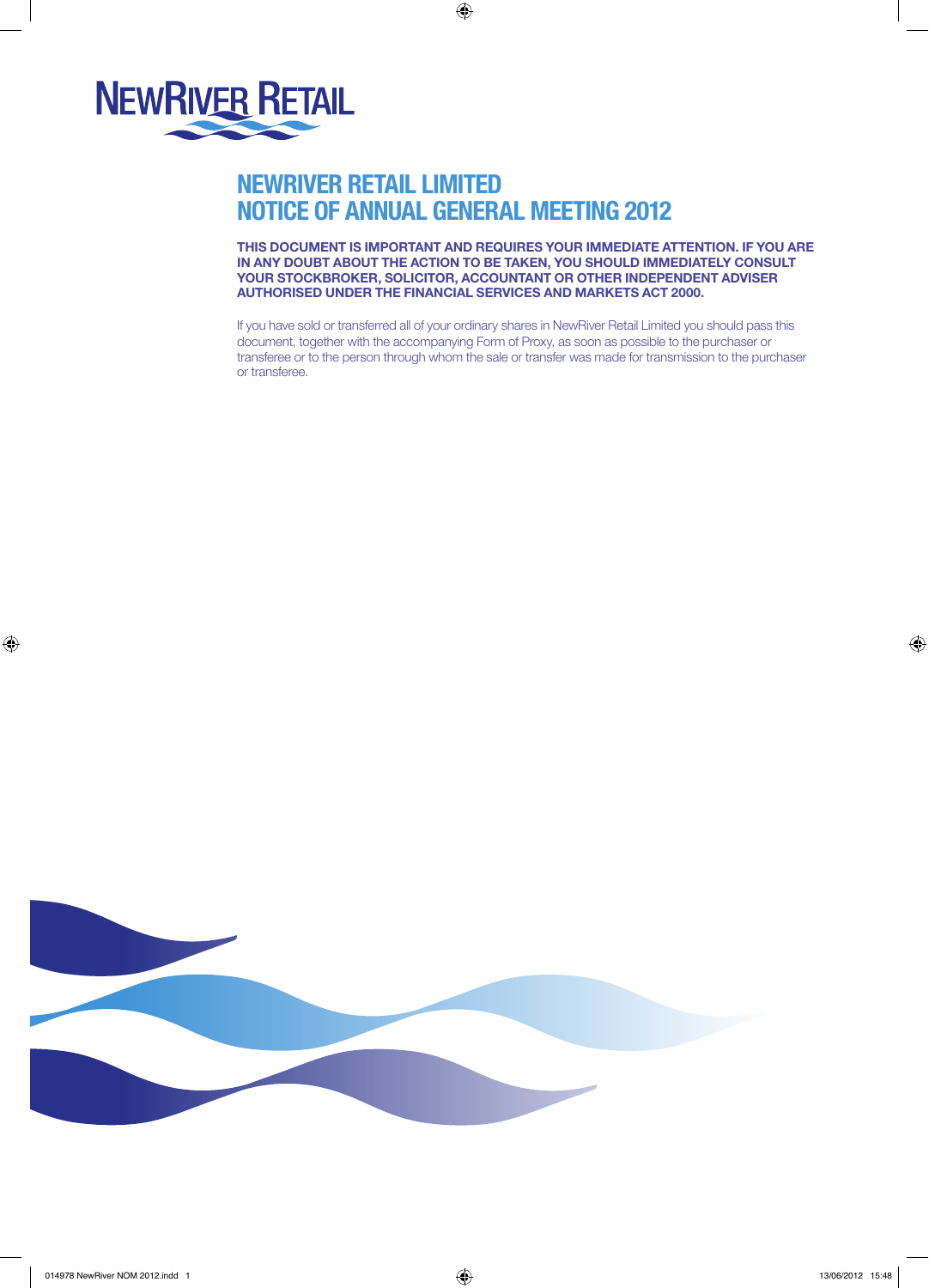### NewRiver Retail Limited

(a non-cellular investment company incorporated in Guernsey and registered with number 50463)

⊕

- Directors:
- Paul Roy (Chairman) Kay Chaldecott Mark Davies Allan Lockhart David Lockhart Charles Miller Nick Sewell Christopher Taylor Andrew Walker

Registered office: Isabelle Chambers Route Isabelle St. Peter Port **Guernsey** GY1 3TX

19th June 2012

Dear Shareholder,

### NOTICE OF ANNUAL GENERAL MEETING

This document contains the notice for the Annual General Meeting of the Company and the resolutions to be proposed at the Annual General Meeting (the "Ordinary Resolutions)", which is to be held on Thursday, 12 July 2012 at 11.00 am at One Wood Street, London EC2V 7WS, United Kingdom. Enclosed with this document is a Form of Proxy for use at the meeting.

### Business at the Annual General Meeting

Details of the items of business to be proposed at the Annual General Meeting are set out below. Ordinary business

The ordinary business of the meeting includes the proposals to pass the Ordinary Resolutions to adopt the financial statements of the Company for the year ended 31 March 2012, to re-appoint certain directors who are retiring by rotation or otherwise, to approve the reappointment of the auditors, Deloitte LLP, as auditors of the Company and to authorise and agree the remuneration of the directors.

In addition the current authority to repurchase ordinary shares of no par value (the "Shares") in the Company will terminate at the conclusion of the Annual General Meeting.

Shareholders are invited to continue the authority granted by Shareholders at the last annual general meeting by authorising the Company to purchase Shares at any time until the annual general meeting of the Company in 2013, provided that (i) the maximum number of Shares which may be purchased is up to 14.99% of the Shares in issue on the date on which the resolution is passed; (ii) the minimum price which may be paid for a share is £0.01; and (iii) the maximum price which may be paid for a Share is an amount equal to 105% of the average of the mid-market quotation for a Share.

The directors will exercise this authority only when to do so would be in the best interests of Shareholders generally.

### Notice of annual general meeting

Shareholders will find set out at the end of this document a notice convening the Annual General Meeting of the Company, such meeting to be held at 11.00 am on Thursday, 12 July 2012 at One Wood Street, London EC2V 7WS at which the Ordinary Resolutions referred to above will be proposed. Action to be taken

You will find enclosed with this document a Form of Proxy for use at the Annual General Meeting. Whether or not you propose to attend the Annual General Meeting in person, you are requested to complete and sign the Form of Proxy in accordance with the instructions printed thereon and return it to the Company's registrar, Capita Registrars, PXS, 34 Beckenham Road, Beckenham, BR3 4TU, as soon as possible but, in any event, so as to arrive no later than 11.00 am on Tuesday, 10 July 2012.

The completion and return of a Form of Proxy will not preclude you from attending the Annual General Meeting and voting in person if you wish to do so.

### Recommendation

Your Board considers that the resolutions to be proposed at the meeting are in the best interests of shareholders as a whole and unanimously recommend that shareholders vote in favour of such Ordinary Resolutions, as the directors intend to do in respect of their own beneficial holdings.

Yours sincerely

Paul Roy Chairman

⊕

♠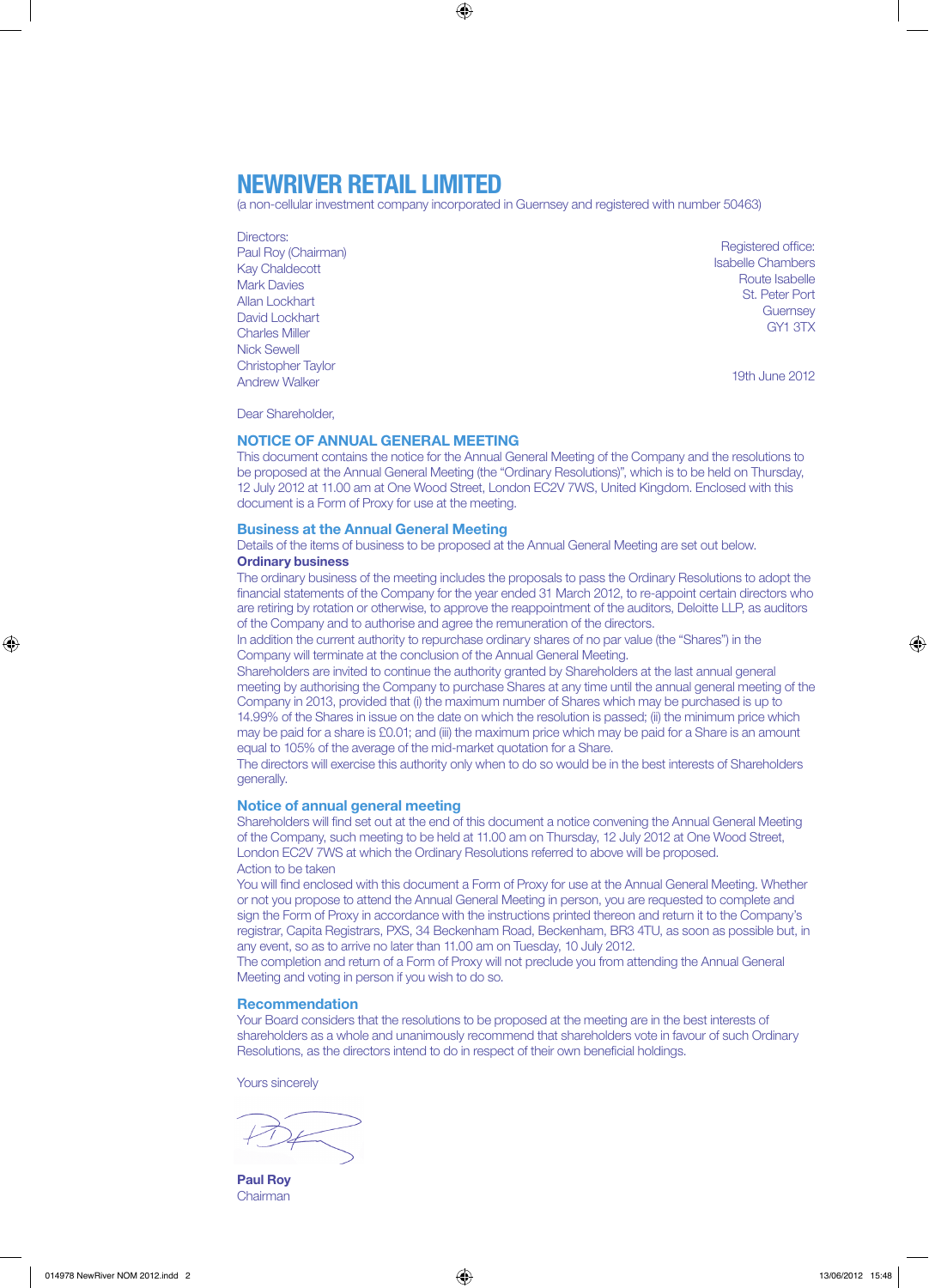$\bigoplus$ 

## NewRiver Retail Limited

(a non-cellular investment company incorporated in Guernsey and registered with number 50463)

### Notice of Annual General Meeting

NOTICE IS HEREBY GIVEN THAT the Third Annual General Meeting of NewRiver Retail Limited (the "Company") will be held at One Wood Street, London, EC2V 7WS on Thursday, 12 July 2012 at 11.00am for the purpose of considering and, if thought fit, passing the following ordinary resolutions:

### Ordinary Resolutions

- 1 That the directors' report and financial statements for the year ended 31 March 2012 be received and adopted.
- 2 That Christopher Taylor, being eligible and offering himself for re-election, be re-elected as a director of the Company.
- 3 That Kay Chaldecott, being eligible and offering herself for re-election, be re-elected as a director of the Company
- That Charles Miller, being eligible and offering himself for re-election, be re-elected as a director of the Company.
- 5 That Deloitte LLP of Regency Court, Glategny Esplanade, St Peter Port, Guernsey be re-appointed as auditors of the Company.
- 6 That the directors be and are hereby authorised to fix the remuneration of the auditors.
- **7** That the remuneration of the directors be authorised and agreed.
- That the Company be authorised, in accordance with Section 315 of the Companies (Guernsey) Law, 2008 to make market acquisitions, within the meaning of Section 316(1) of the Companies (Guernsey) Law, 2008, of ordinary shares of no par value ("Ordinary Shares") (either for retention as treasury shares for future resale or transfer, or cancellation), provided that:
	- (a) the maximum number of Ordinary Shares hereby authorised to be purchased shall be 14.99 per cent of the Company's ordinary shares in issue on the date on which this resolution is passed;
	- (b) the minimum price which may be paid for an Ordinary Share shall be £0.01 (one pence);
	- (c) the maximum price (exclusive of expenses) which may be paid for an Ordinary Share shall not be more than 105 per cent of the average of the middle market quotation for an Ordinary Share as published by the London Stock Exchange for the five business days immediately preceding the date on which the Ordinary Share is purchased; and
	- (d) unless previously varied, revoked or renewed, the authority hereby conferred shall expire at the conclusion of the Company's Annual General Meeting to be held in 2013, save that the Company may, prior to such expiry, enter into a contract to purchase Ordinary Shares under such authority and may make a purchase of Ordinary Shares pursuant to any such contract.

Dated: 19th June 2012

♠

By order of the Board

#### Morgan Sharpe Administration Limited

Company Secretary **Registered office:** Company Secretary Isabelle Chambers Route Isabelle St. Peter Port **Guernsey** GY1 3TX

014978 NewRiver NOM 2012.indd 3 13/06/2012 15:48

⊕